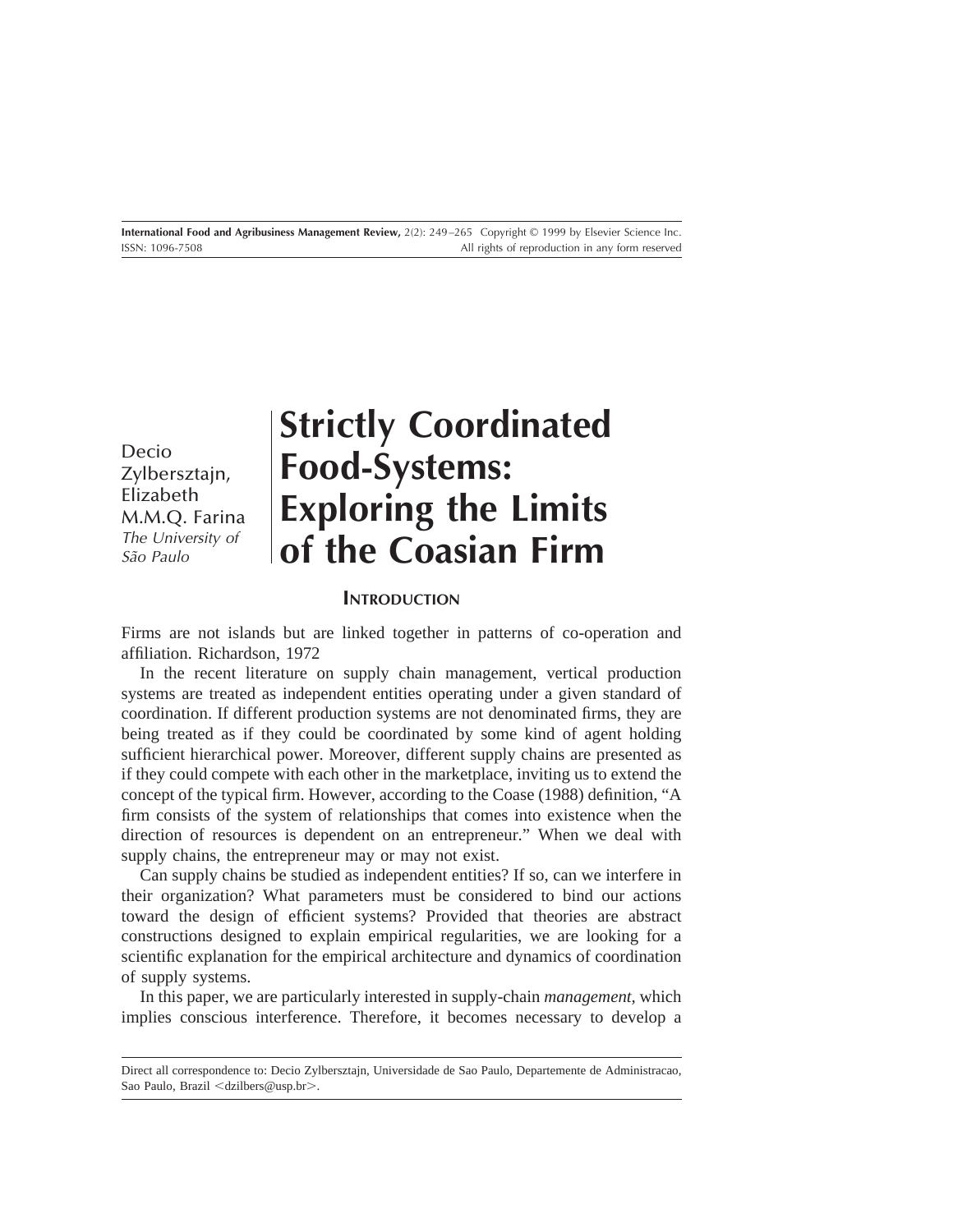theory that is useful both for decision-making and figuring out the conditions necessary to allow for discretionary interference.

The recent literature in this field has been advancing toward the development of a theory, and tools to help manage supply-systems are in demand, by both the private and public sectors.

Part of the literature has evolved from the pure Industrial Organization approach, toward the New Institutional Economics, especially incorporating Transaction Costs and Institutional Environment as important elements in the architecture of vertical systems.<sup>1</sup>This includes agribusiness systems, where several contributions have recently been reported (Frank, and Henderson, 1992; Zylbersztajn, 1996; Mahoney, Crank, and Lajili, 1994). Recent developments are trying to merge both theories, Industrial Organization and Transaction Cost Economics, as discussed by Joskow (1995), bringing new insights and enhancing the understanding of the dynamics of supply systems.

At the origins of the concept, the French school of "filieres" contributed to this evolution, based on the utilization of tools focused on monopolistic behavior of specific players throughout the chain, stressing power as the key element. More recently, the Dutch school has been producing considerable literature that is shaping the concept of agri-chain management, as can be seen in Trienekens, Beers, and Beulens (1998), and Trienekens and Zuurbier (1996). This last approach considers the vertical chain a manageable system, thus treating the agribusiness system as an economic entity, which is supposedly manageable. Some authors from the Dutch school are applying the theoretical support from the modern theory of organizations while others are basing their work on an *ad-hoc* approach.

The motivation for this study can be expressed by a single question. How far have we moved toward building a useful tool to architect supply systems or chains? By architect, we mean shaping organizations and institutions that will support efficient supply systems and enforcing coordination to help implement the necessary contractual adaptations of specific systems when facing external shocks.

Testing hypotheses, designing new supply systems, and promoting adaptations, implies that we are assuming an applicable theory of supply-system management, expected to be general enough to be applied to any case of production system coordination.

This paper stems from the concept that it is not necessary to develop a new theory or a so-called chain science; it is sufficient to apply the modern theory of organizations. Therefore it is feasible to deal with supply chains as a particular case within vertical production systems management.

To address this issue, this conceptual study is structured in five parts. The second part places the concept of supply system into a Coasian framework. Part three deals with the concept of coordination and its limits. In part four, the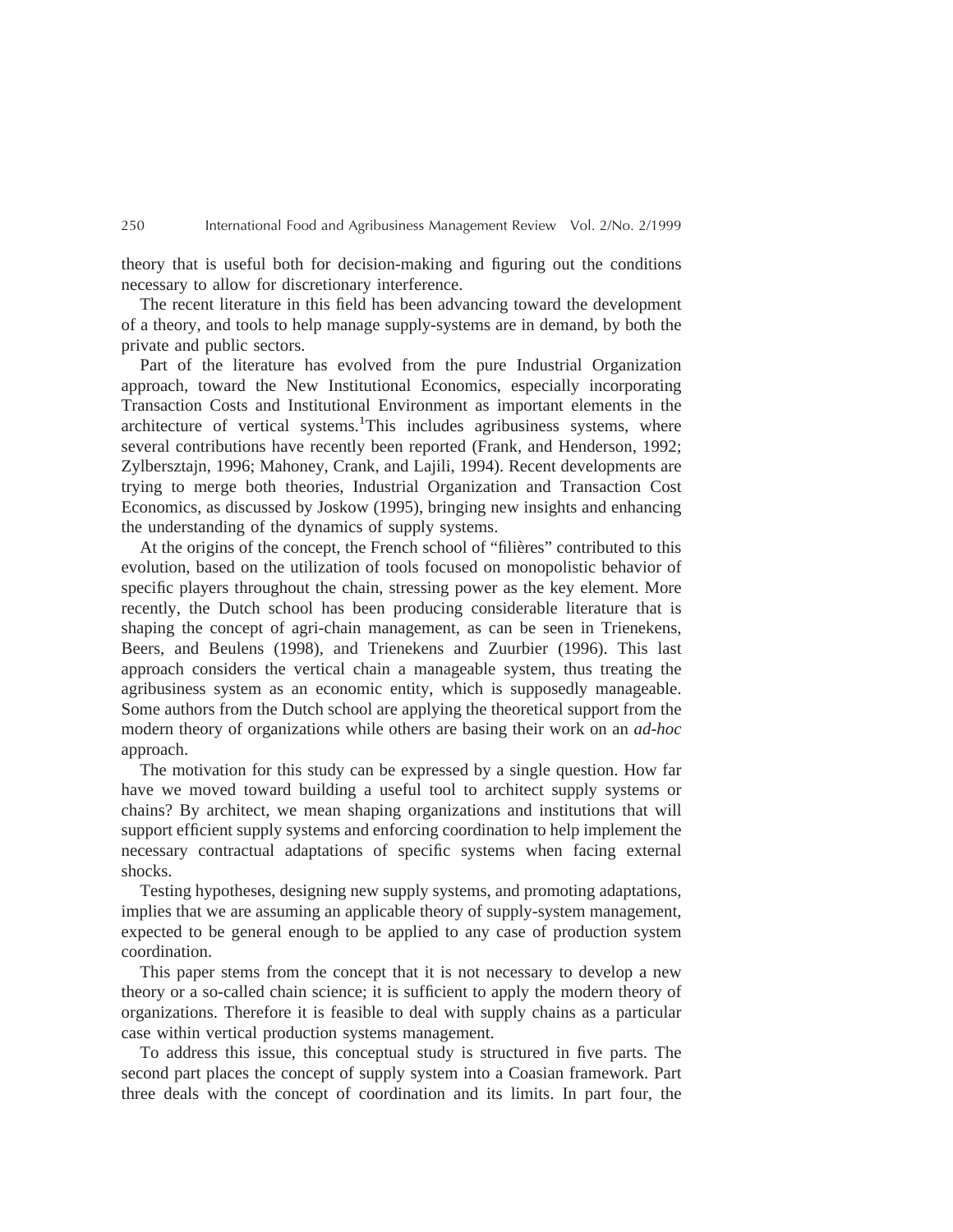problem of coordination failure is examined and a supply system management theory is discussed based on existing tools offered by the theory of organizations. Finally, part five presents concluding comments and concepts that deserve further attention.

This paper deals with the definition of "strictly coordinated supply systems" (SCSS), based on the theory of vertical integration proposed by Williamson (1975). The concept of SCSS is introduced and contrasted with Porter's definition of strategic groups.

# **THE COASIAN SUPPLY-SYSTEM**

The key development proposed by Coase in his seminal paper "The Nature of the Firm" was a challenge to the traditional concept of the firm as a production function. Replacing the traditional neoclassical approach, Coase introduced the view of the firm as a "nexus of contracts." One implication of this approach is an expansion of the scope of the theory of the firm to incorporate new forms of productive arrangements increasingly important in modern economies, such as strategic alliances, franchises, sub-contracting, and other non-standard contractual arrangements. The evolution of the modern theory of the firm challenges both the concept of a firm as a production function and the traditional treatment to define the boundaries of the firm.

The new theory of the firm evolved around the discussion of hierarchical power. On the one hand, Alchian and Demsetz (1972) maintain that the firm is not distinguished from the market by fiat power, since one can always fire the supplier. The authors agree with Coase in that the costs of using markets is the basic explanation for the existence of the firm, but add that one could stress that lowering costs of management would increase the advantage of the firm. Hart (1989) stresses the definition of property rights as the key element in defining the firm, contrasting the model with the neoclassical, transaction cost, and principalagent models.

On the other hand, Richardson (1972) introduces the supply chain perspective when proposing that sub-contracting is becoming more widespread and: "...a dense network of arrangements links the industries of different countries.". The author exemplifies this with a large retailer —Marks & Spencer —, proposing that more than just a retail chain, this company has the capacity to architect complex patterns of coordinated activities, stressing that this capacity to coordinate emerges without any shareholding in its suppliers' firms. This is the core concept revisited in the present paper. As stated by Picot, Ripperger and Wolff (1996), firms' boundaries are fading, even more acutely than Coase had anticipated, since hierarchical mechanisms can be found between firms and market mechanisms, and high-powered incentives can be found within the firms as well. $<sup>2</sup>$ </sup>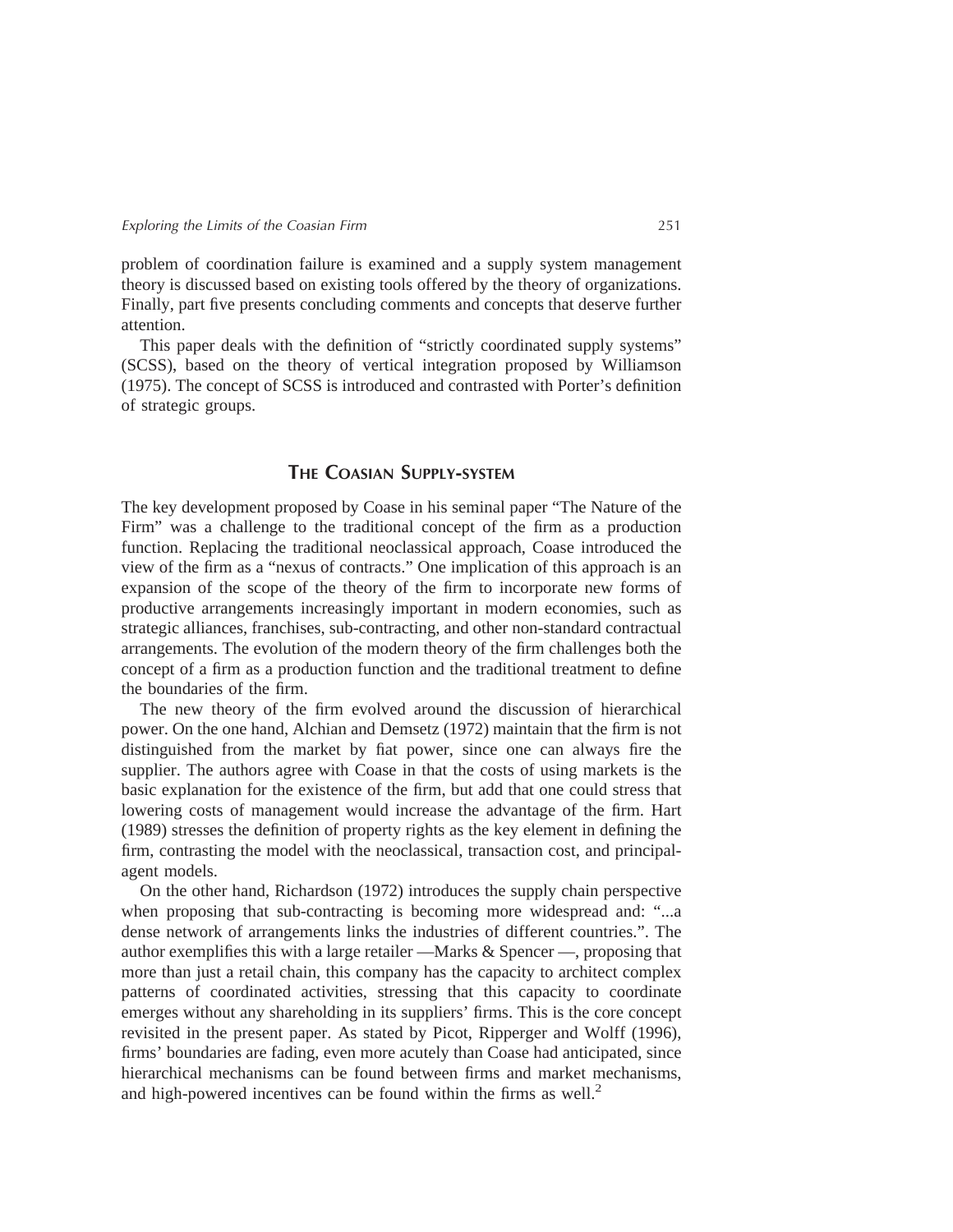Along these lines, this paper proposes to place the concept of supply-system coordination within the new approach of the theory of the firm. If the traditional hierarchical power is no longer the key element distinguishing the firm from the market, there still must be some form of coordinating power present to explain the maintenance of the complex system of contracts that characterizes the supply chain.

#### **The Limits of Hierarchy**

Either approached as a production function or as a nexus of contracts, the firm demands capacity of coordination. The concept of hierarchy treated by Williamson (1975) hits the heart of this issue. The firm, once seen under the lens of the New Institutional Economics, is approached, not only as a set of contracts, but also as contracts that are defining a specific mode of governance. Governance modes range from markets to hierarchies. The first applies when the characteristics of the transactions involved are governed predominantly by the price mechanism. This situation is a particular case in which the price signals are sufficient to promote adaptations in the set of contracts.

However, in a real world setting, the price mechanism is one specific case among governance modes aligned with and defined by the characteristics of transactions. Nevertheless, contracts of a firm, both external and internal, are designed to promote efficient coordination. It follows that a broad scope of contractual arrangements is observed, ranging from simple spot markets to strictly hierarchical modes of governance, since they are simultaneously determined by the characteristics of transactions and the institutional environment (Williamson, 1985).

Looking deep into the contractual firm, the concept of hierarchy can be considered fragile as utilized in the traditional sense. Not only are internal contracts susceptible to breaches, but also all characteristics that govern transaction between firms, can also be reproduced within firms (i.e., hierarchical governance), as a result of agency problems derived from asymmetric information, opportunism, and emergence of quasi-rents in transactions classified as hierarchical. This reinforces the proposition that contracts have a cost to be fulfilled, both on an ex-ante and on an ex-post basis, and within or between firms.

Even in contracts conducted strictly inside the firm, discrepancies can emerge that cause misalignment between principals and agents. Therefore, hierarchies have limits and cannot be seen as monolithic structures in which orders are obeyed on an inflexible basis. On the contrary, modern theory of organizations focuses on the contracts through their dimensions of motivation and control, in order to achieve a pre-determined objective where disputes for residual decision rights are very frequent.

If contractual management is important within a single firm, its significance is magnified when dealing with systems of firms, as in the coordinated supply systems.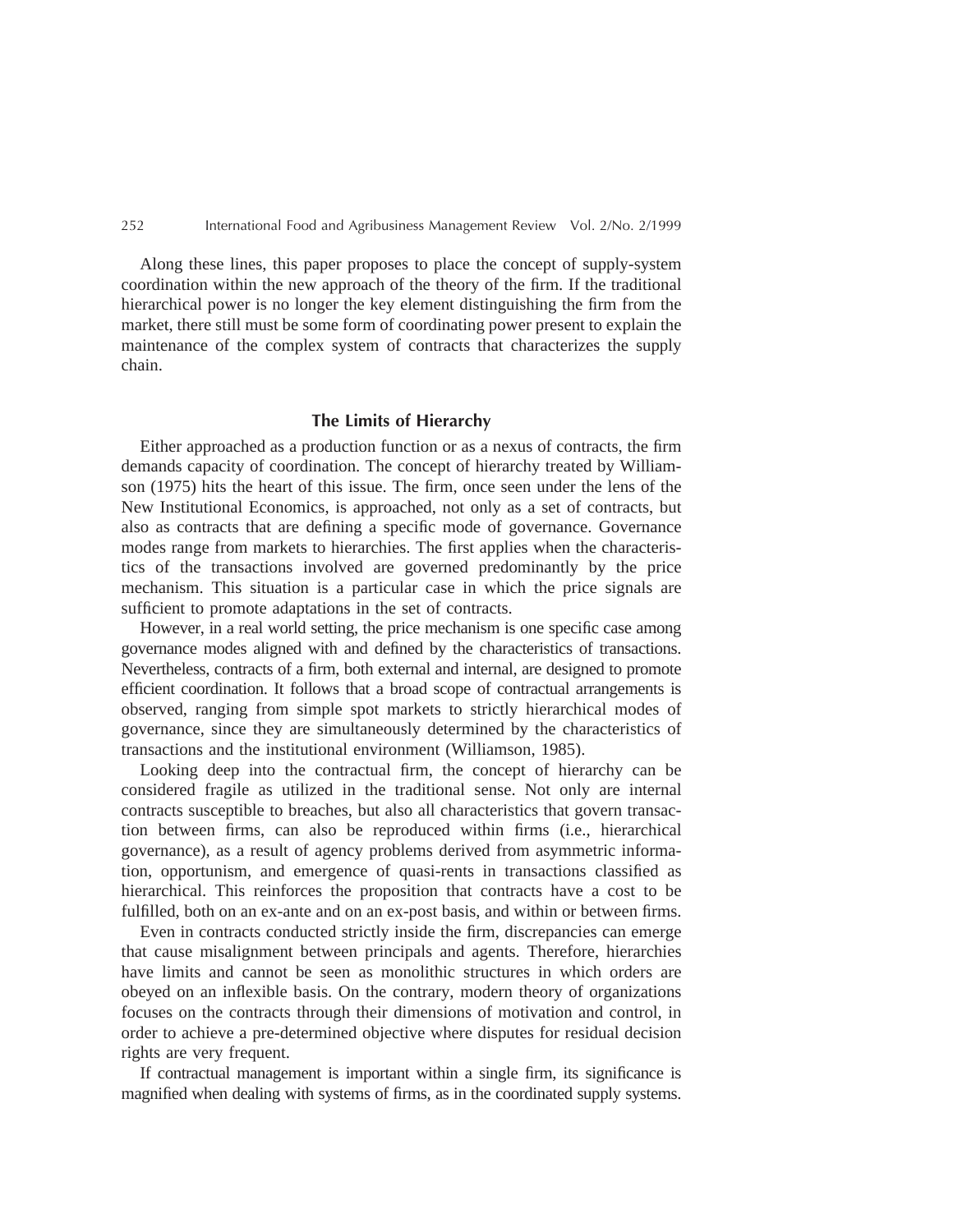## **The Expansion of the Concept: Supply Chain as a Nexus of Contracts**

Of the managerial theories under construction that focus on supply chain management, each contains elements of hierarchical coordination. In order to improve these theoretical bodies, one needs to consider two aspects. First, what are the existing explanations for governance determinants that can be applied to supply chains, and second, what are the specific aspects of supply chains (if they exist) that indicate the need for development of a specific theory.

Different managerial theories of firms have been developed, ranging from financial to human resources and technological management. In other words, they were developed with a focus on the managerial functions faced by the decisionmakers and therefore show a strong applied orientation.

The organizational theories of the firm (Millgrom and Roberts) arise from the contractual perspective and apply the theory to different managerial problems, such as agency, labor motivation and controls, ownership structure, separation of property and control, and corporate finance. Incorporating the Coasian approach within the supply chain concept raises at least three challenges to both academics and managers:

First, what tools exist that allow for *discretionary interference* in supply chains? In dealing with the coordination of contracts whose locus is spread throughout the chain, how are hierarchical and control abilities defined? If different governance modes can be observed within a single supply chain, it is expected that managerial discretion will be employed with considerable efforts toward motivation and control mechanisms, all associated with transaction costs relevant to supply chain management.

Second, supply management is affected by the enforcement ability related to the specific system. The complexity and importance of this problem are particularly present when supply chains surpass country borders, as is often the case, being affected by institutional conditions defined within each distinct country environment. This imposes extra constraints on the implementation of managerial discretion because the decision-maker not only has to interact with agents dispersed throughout the chain, but also has to induce adaptations as a reaction to different signals provided by the distinct institutional structures.

The third consideration has to do with the dynamics of supply chain reorganization. Chains are rarely linear and monolithic; different sub-systems dealing with the same product can be found, but obeying different mechanisms of coordination. Therefore, different sub-systems are simultaneously coordinated, all related to a single product, and competing with each other for the final consumer.

This concept poses the problem of defining limits on supply chains that considers both, bound by the final product, and based on the discretionary capacity to manage or coordinate power. The managerial ability results from the capacity to devise and implement vertically-coordinated transactions with well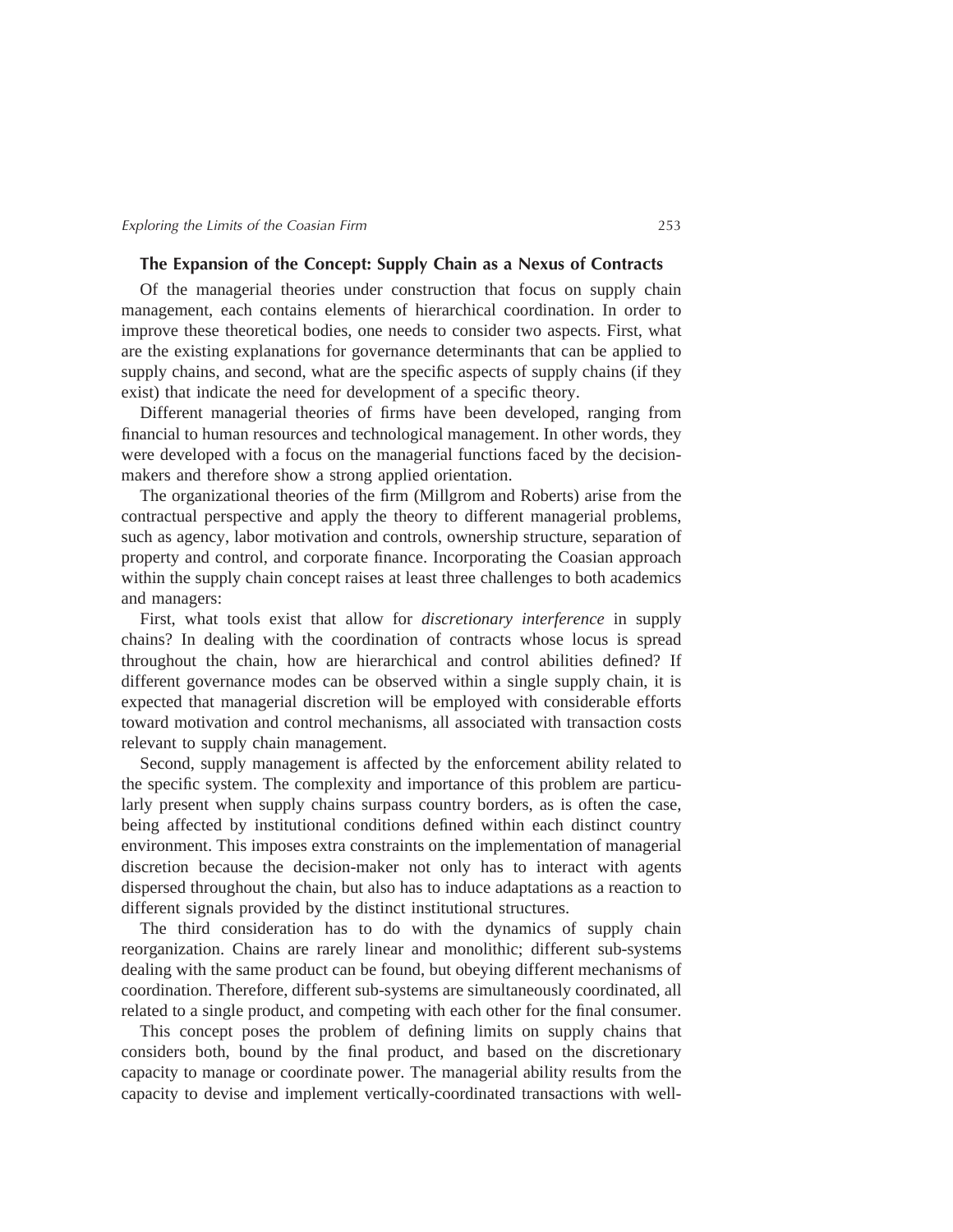defined motivation and control tools attuned to the needs of vertical coordination. Different systems demand different coordination tools, depending on the competitive strategy adopted and the frequency and effect of external impacts that demand coordinated adaptations.

#### **Proposition 1**

The central proposition of this paper is that supply systems may be approached as a magnified set of contracts which architecture results from the alignment of the transaction characteristics, and the institutional environment. Alignment means designing efficient contract arrangements, minimizing production and transaction costs, and considering the institutional framework that binds the set of transactions.

Managing firms is a very demanding task that has been studied for many years. The management of complex supply systems is still a far more complex concept, both in theoretical and practical terms. In fact, practice seems to be demanding rapid theoretical improvements given that an efficient architecture of production systems augments its competitive capacity. In order to understand the conditions of implementing managerial discretion, the characteristics of supply system coordination will be discussed.

If different supply systems are competing in the marketplace, the question is whether we can admit the possibility of a central hierarchical coordination or if, on the contrary, the systems with different designs will emerge spontaneously in the marketplace. Problems of definition of property rights over residuals (distributive aspect) turns out to be of magnified importance in the design of incentive mechanisms to maintain the structure of the supply chain.

# **SUPPLY CHAIN COORDINATION**

The objective of the present section is to explore the concept of coordination developed by Williamson (1985) and to discuss its application to supply systems. The concept of strictly coordinated sub-systems and strategic systems will be explored.

## **Adaptability of Contracts**

External impacts are continuously affecting the contracts within any specific supply system. However, changes of both an internal and external nature are relevant. For example, technological changes can affect the specificity of assets or the uncertainty related to the transaction. Also, shifts in the institutional environment might have an impact on the conditions in which the transaction is carried out, affecting the costs of governance.

If changes of different natures are in motion, the relevant question becomes how to deal with the adaptability of existing contracts throughout the supply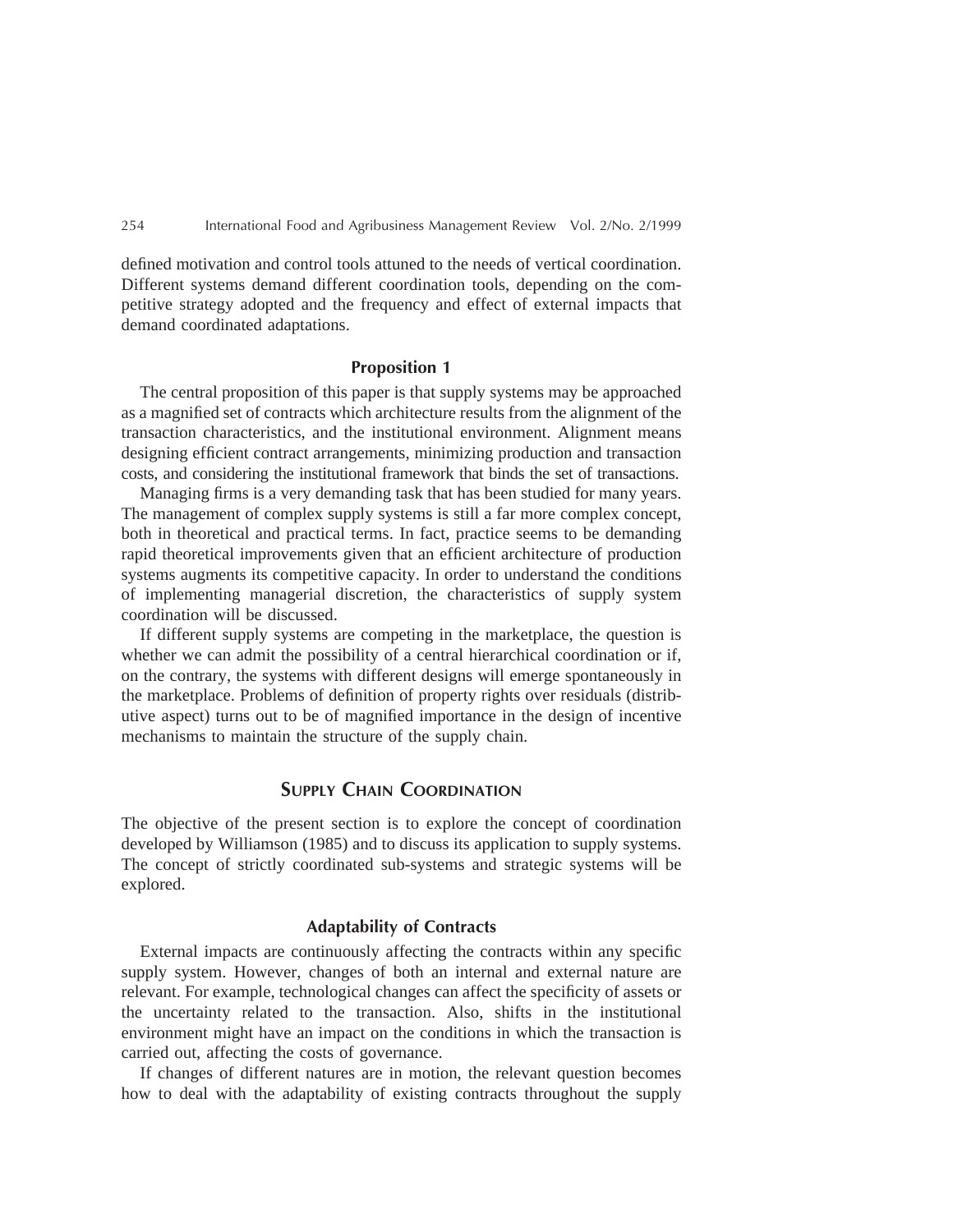chain. The concept of adaptability in agri-systems was discussed by Zylbersztajn (1996) based on the framework proposed by Williamson (1985).

Ex-post contractual adaptability is required in all governance modes, from markets to hierarchies. The determinants of contractual flexibility are associated with the characteristics of transactions. However, in the case of adaptation of a magnified set of contracts within a supply system, one must be concerned with the adaptation of a sequence of transactions potentially governed by distinct modes.

Key elements proposed by Zylbersztajn (1995) include the existence of vertical sub-systems defined by strictly coordinated transactions with specific tools to promote the identification (and even the anticipation) of external shocks, the existence of information systems that allow for rapid diffusion of relevant information, the managerial capacity of each agent to react in face of external shocks and the capacity to coordinate the adaptation. In the presence of such specialized mechanisms, the supply chain will approach a traditional Coasian firm.

Key questions are a) how rapidly can relevant information flow through the system, b) how do the agents react in terms of cooperative adjustments, and c) which organizations have been built to deal with non-cooperative adjustments?

When discussing adaptation, Williamson (1991) suggests three types of disturbances based on the way they interfere with the contractual arrangement. Inconsequential, consequential, and highly consequential disturbances must be contrasted with the adaptation tools available to deal with any given disturbance. The author suggests that distinct types of adaptation are necessary to correct eventual misalignment. Autonomous adaptation requires no effort, being entirely dependent on the price mechanism. Coordinated adjustments are needed when prices do not carry the necessary information to promote the adjustment in a timely fashion.

The first level is strictly autonomous, adaptation. The other levels are classified as: mainly autonomous, mainly coordinated, and strictly coordinated. The different degrees of intervention are associated with increasing degrees of asset specificity.

#### **Adaptability and Strategic Systems**

Supply systems operate in environments characterized by changing levels of asset specificity associated to different competitive strategies which may affect transactions throughout the system, such as vertical differentiation, market segmentation, innovation, time specifications associated with minimum stocks, among others.

The definition of competitive strategy is twofold. First, it is the set of investments in productive resources made by the firm in order to attend the requirements of the prevailing competitive pattern (the set of competitive variables used by rivals in a specific market, such as price, quality, brand name, etc.). Also, competitive strategy includes the ability to change the competitive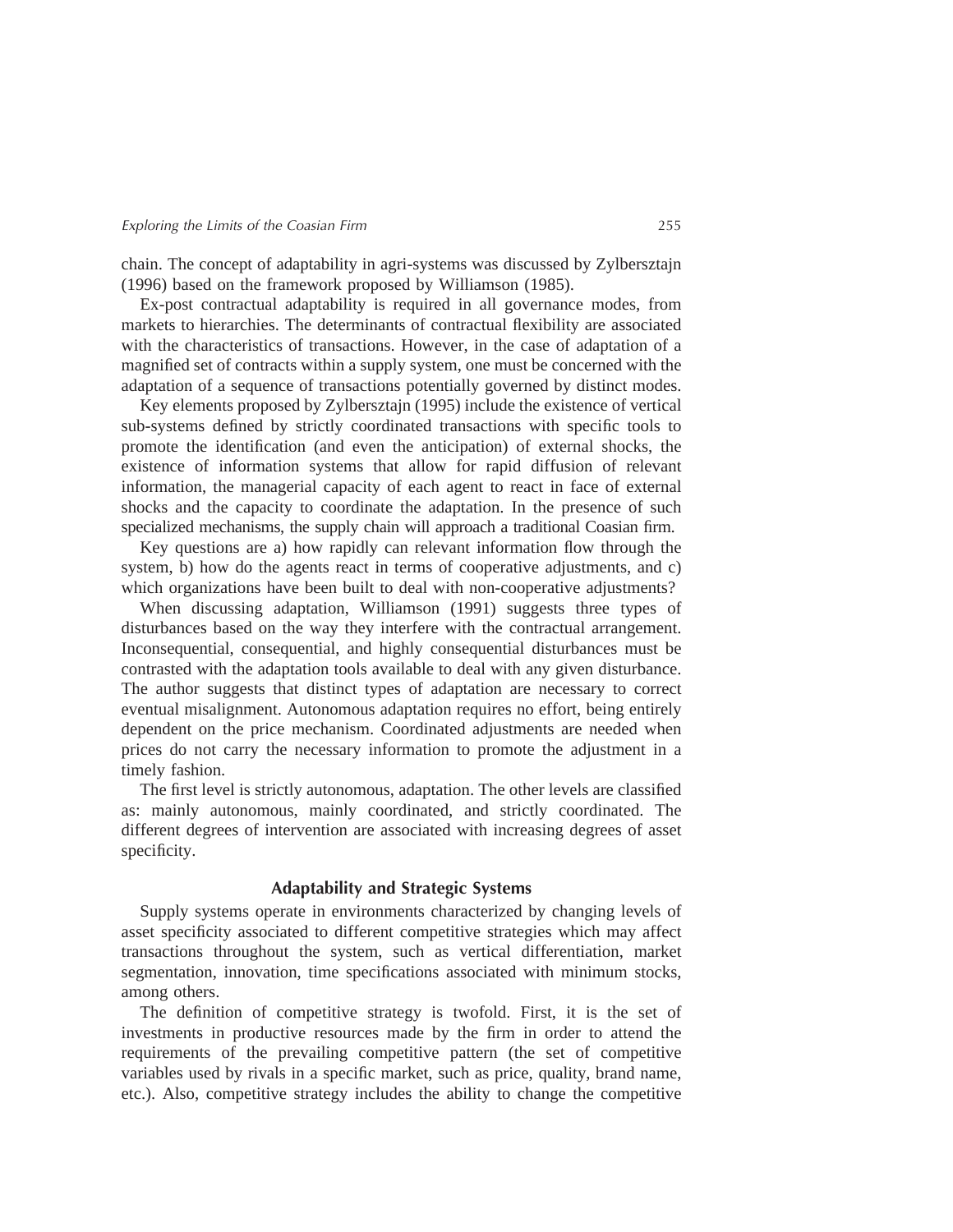

**Figure 1.** Strictly Coordinated Vertical Sub-systems

pattern . (Best, 1990; Oster, 1994). Both may alter the attributes of vertical transactions by demanding the adoption of a new governance mode.

Moreover, transaction attributes may also be affected by new standards of quality required by public policy, or associated with supply management. In the case of food systems, specific attributes of food consumption required by changes in consumer preferences, strict legislation protecting consumers rights, and environmental awareness are all examples of increasing levels of specificity, which make it more difficult to rely on autonomous adaptations in supply systems.

Therefore, both coordinated and strictly coordinated adaptation modes will be demanded in most of the modern supply systems, and because of this, contracts may replace price-induced adjustments. In a competitive environment, a first mover advantage can be gained by implementing adaptation before other systems. For that reason, the existence of vertically organized sub-systems is proposed, assuming they are based on the coordination abilities of their agents, who compete with other sub-systems. Both cooperative and hierarchical adaptations may take place.

The concept of strategy at the firm level is augmented to incorporate strategic positions of specific vertical sub-systems in which adaptations are predominantly of the strictly coordinated mode. In fact, this type of supply system can be represented as a set of contracts, all strictly ordered and very similar to the typical contractual arrangement inside the firm, albeit lacking strict hierarchical power.

Figure 1 shows the representation of a supply system that includes different strictly coordinated sub-systems. The motivation for individual firms to establish contracts of a strictly coordinated mode is determined by the characteristics of transactions prevailing throughout the system and also by the competitive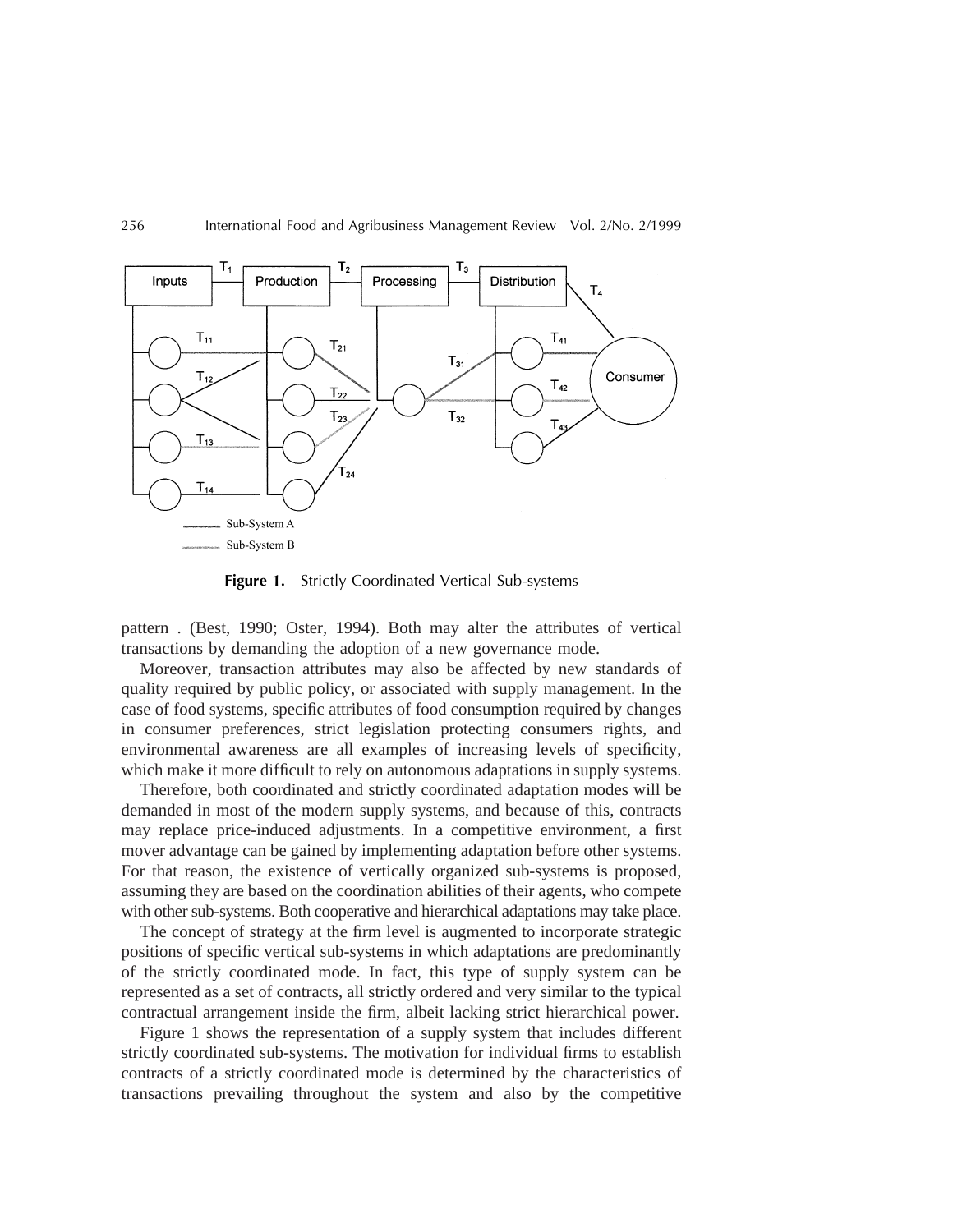pressures imposed by other coordinated sets of contracts. Costs of coordinating the entire system are too high, assuming the possibility of opportunistic hold-up problems, resulting in the definition of a sub-set of closely related agents functioning as a close-knit group compiled for specific purposes. In these cases there are advantages to develop collective actions.

Distinct contractual arrangements are proposed and enforced by the group, through close monitoring. The architecture of coordinated contracts may well show superior efficiency by defining new standards for the other agents of the supply system, outside the group, thus motivating the diffusion of the new contractual standard.

The motivation for organizing sub-systems originates from lower transaction costs and close monitoring possibilities. Therefore, the identification of external shocks or strategic opportunities (step 1), renegotiations of contractual arrangements (step 2), implementation (step 3), and ex-post monitoring (step 4) become a sequence of feasible steps to be adjusted rapidly, aligned with the competitive environment or strategic needs.

One might argue that the Porter (1979) concept of strategic groups is enough to explain why groups of firms adopt similar strategies. The author states that: "An industry can be viewed as composed of clusters of groups of firms, where each group consists of firms following similar strategies in terms of key decision variables... I define such groups as strategic groups". Among these strategic groups there may be important mobility barriers even if the entry barriers are low for the whole industry, which can explain different levels of return among strategic groups.

As mentioned before, if strategies alter the attributes of transactions by increasing asset specificity, uncertainty, or frequency, contracts may be commended, replacing pure market mechanisms, which will result in strictly coordinated sub-systems.

Porter's definition of strategic groups merely assumes the existence of a group of firms adopting similar strategies, without any cooperative or hierarchical motivation, while the concept of a strictly coordinated supply system is dependent on cooperation and/or hierarchical power.

In that sense the coordination presents in the concept of strategic groups is of strictly autonomous adaptation while in the concept of strictly coordinated supply systems the coordinated and strictly coordinated modes are relevant.

Another distinction between both concepts might be related to the timing of adjustment. While the strategic group is the result of long term continuous adjustments, the strictly coordinated system allows for rapid adjustments in face of external shocks. It is possible that both concepts will become more similar provided there is enough time for firms to adjust and adopt cooperative strategies as a result of repetitive transactions.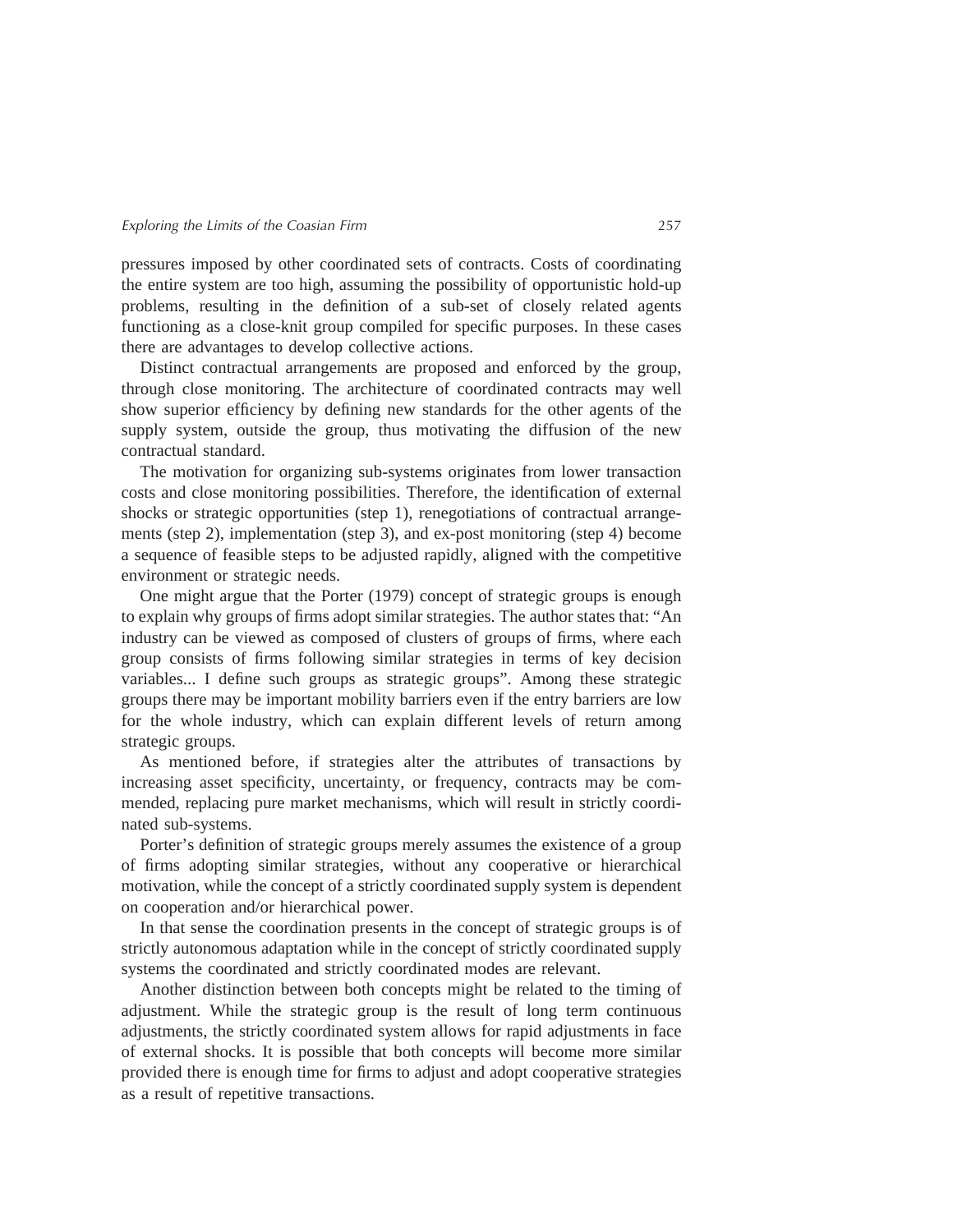### **Proposition 2**

Firms do compete in the marketplace, and this is a cornerstone of the economics literature. If a Coasian approach to the firm is adopted, it is expected that alternative contractual arrangements will affect the standards of competition between firms, incorporating transaction costs into the traditional production costs.

If productive systems are treated as presumed to be magnified sets of contractual arrangements, they will also differ not only in terms of costs of producing goods and services, but in terms of transaction costs. The key question becomes: Who is in charge here? Who is the coordinating agent central to the traditional economic theory?

We suggest that there will be a leading firm in most cases, which will assume the coordination role. This leading position arises from the strategic leadership, not necessarily connected to business size, technological domain, or the position in the vertical chain. Many examples are available showing that small companies may play this role and build a strictly coordinated sub-system to explore a market niche.

Illycafe, a well-known Italian espresso coffee company, is a good example of SCSS in the coffee agribusiness system. The company's main competitive strategy is focused on vertical differentiation based on high quality espresso coffee. To build and preserve its reputation, Illycafe has had to strictly coordinate the coffee sub-system, which includes idiosyncratic contracts, joint ventures, and informal contracts both upstream (coffee producers) and downstream (coffee machine supplier, coffee shops, franchising systems, and so on). In spite of being a small player, Illy is the strategic leader in this sub-system, though there are larger and more powerful players downstream.

Another example is provided by new seed companies, such as Monsanto or Novartis, originated from the chemical sector. They are building SCSS in soybean, corn, and other agricultural genetically modified products (GMOs) in order to guarantee the return of their investment in R&D. Non-standard contracts with farmers, edible oils industry, research institutions, and farmers are emerging as a way to capture returns for their R&D investments.

The two examples show that it does not matter if the leader is downstream or upstream in the vertical system or if it is large or small.

If the strategy is successful and higher returns result, other companies may follow the leaders, adopting the same strategy of expanding the strictly coordination sub-system, moving towards a strategic system. As the success of the strategy depends on adequate governance structures, the mobility barriers may increase, keeping profits from being eroded by potential competition.

The adaptation of contracts in production systems is entirely based on negotiation among different agents. They will form chains based on dependent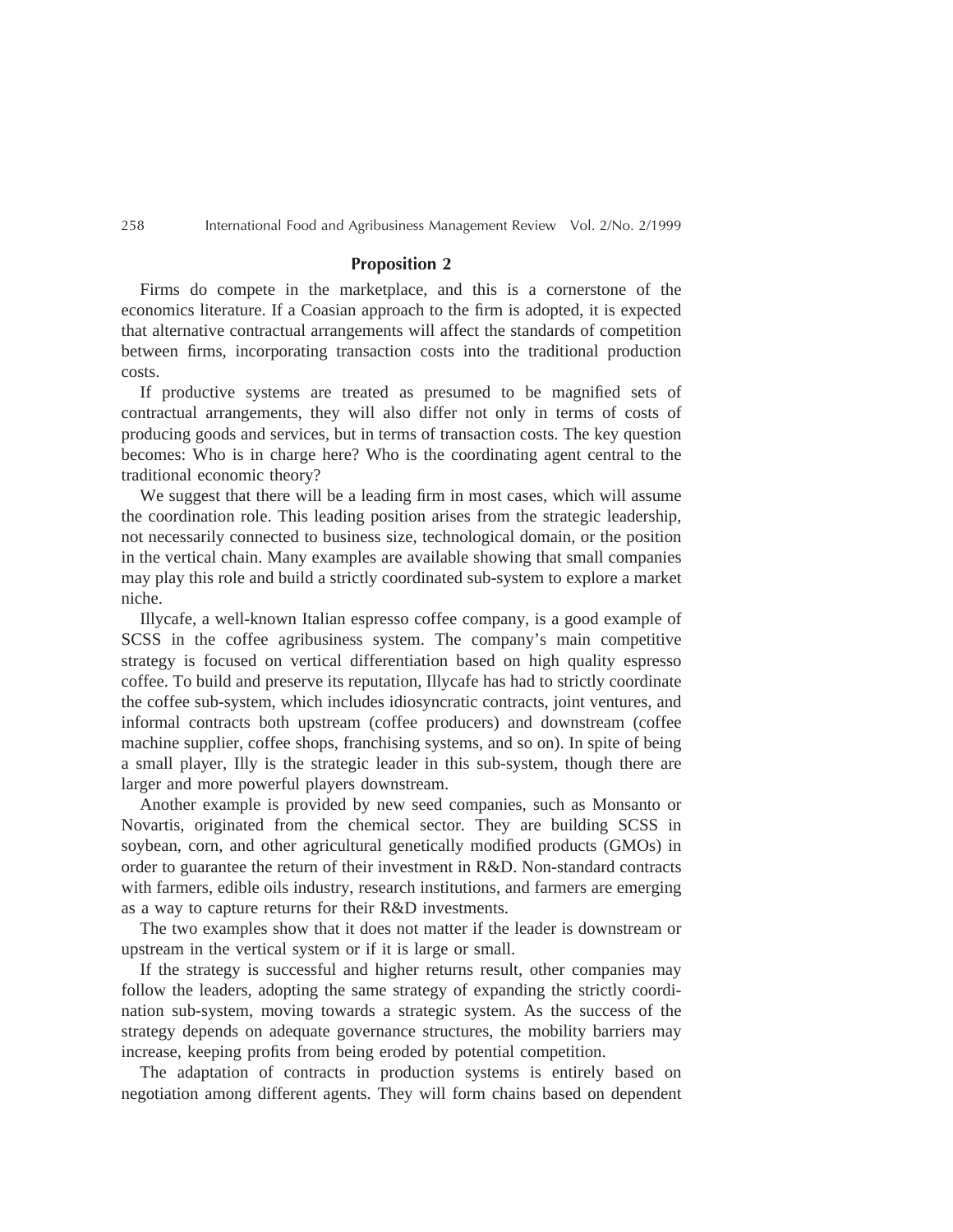strategies, mostly represented and reflected in specific contractual architectures. Some contractual arrangements may provide superior (efficient) coordination and therefore will tend to expand to other agents. The rate of diffusion will depend on several aspects, some of which are:

- Responsiveness of consumers to the specific attributes associated with the strictly coordinated sub-system, which might impose new standards, changing the competitive pattern;
- Monitoring costs associated with the set of transactions;
- Institutional environment, providing standards and controls;
- Self-enforcement structures designed by the participating players; and
- Internal mechanisms to resolve disputes, dealing with distributive effects or contractual adaptation.

To conclude, this chapter is proposing the existence of vertical arrangements that reproduce the contractual architecture defined at the firm level. It is not spontaneous and the agents are not anonymous. The motivation to organize a sub-system comes from market strategies and efficiency to lower transaction costs, and therefore is a result of the search for efficiency and higher returns. However, these arrangements are relatively stable, making it possible to encourage the definition of new standards or to perish in light of other systems organized in different ways and competing for the same consumer.

The dynamics of sub-system competition have yet to be well understood, but are associated to the concept of supply system management, and particularly related to Williamson's approach to vertical coordination.

# **LIMITS OF SUPPLY SYSTEM MANAGEMENT**

In order to develop a theory to address supply system management, some building blocks must be put together. This topic will address three aspects: first, the basic theoretical foundations provided by the New Institutional Economics; second, the Williamson (1996) concept of a remediableness standard, applied to organizations and supply system management; and finally, two limiting and related aspects associated to coordination failure: the hold-up problem and the aspects of contractual continuity.

#### **Towards a Theory of Supply System Coordination**

The basic proposal for using Transaction Cost Economics to study supply system coordination has been in the literature for some time. Based on Williamson, there are three points to recognize: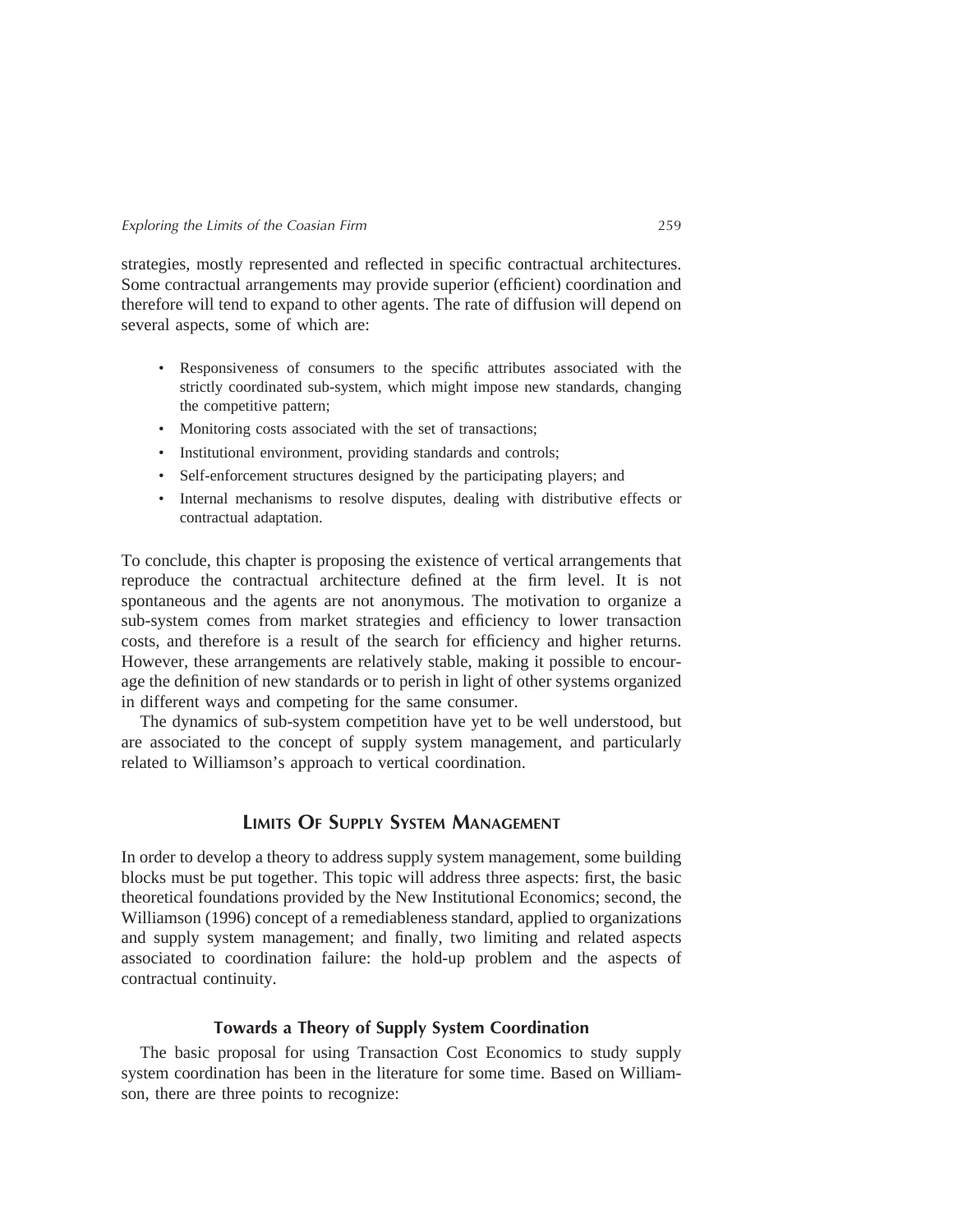- Firms should not be viewed merely as extensions of the markets, but rather as complex contractual arrangements shaped by the characteristics of transactions;
- Discrete contractual law can be aligned with each governance mode, providing the theoretical basis for matching transaction characteristics with prevailing contractual modes; and
- First order economizing is considered primarily as an explanation for observed governance modes.

To extend this causal relation from firms to supply systems, one must amplify the scope of analysis, maintaining the same assumptions. Therefore, the governance mode is a function of transaction characteristics and institutional environment.

The system might be structured as a set of closely coordinated sub-systems, allowing for adaptive responses to changes in economic environment and strategies of competing supply systems. It is therefore necessary to consider some kind of hierarchical power associated with contractual motivation to promote the four steps described in the previous chapter.

Considered as an organic entity, supply systems are subject to reorientation, constantly passing through the redesign of specific contractual architecture. Managing supply systems is synonymous to constructing contracts that are potentially able to deal with the four steps in a superior manner. This approach leads us to treat the competitiveness of supply-systems as their ability to promote continuous and self-sustained contractual arrangements in the expanded market arena where not only firms are competing directly, but also the systems in which they are embedded.

Supply systems will continuously be created and will also continuously disappear, as new arrangements with sufficient coordination power are constructed to replace inefficient systems. In many cases, product differentiation associated with changing asset specificity will shape a completely new supply related to the same product.

#### **Remediableness Standard**

The concept has been developed to deal primarily with institutional designs that are supposedly superior but in practice are not suitable for implementation Williamson (1996). In his paper, Williamson gives as an example the sugar program in the U.S., which, besides being economically inefficient, still persists despite the costs of its implementation. Still at the macro level, Shirley (1997) discusses how international agencies propose political reforms that are fine in textbooks but not feasible in reality.

What does the concept have to teach us, from the point of view of supply system management?

First, the architecture of supply systems is devised by human efforts. Being so, by its own nature and as a result of the difficulties with the application of the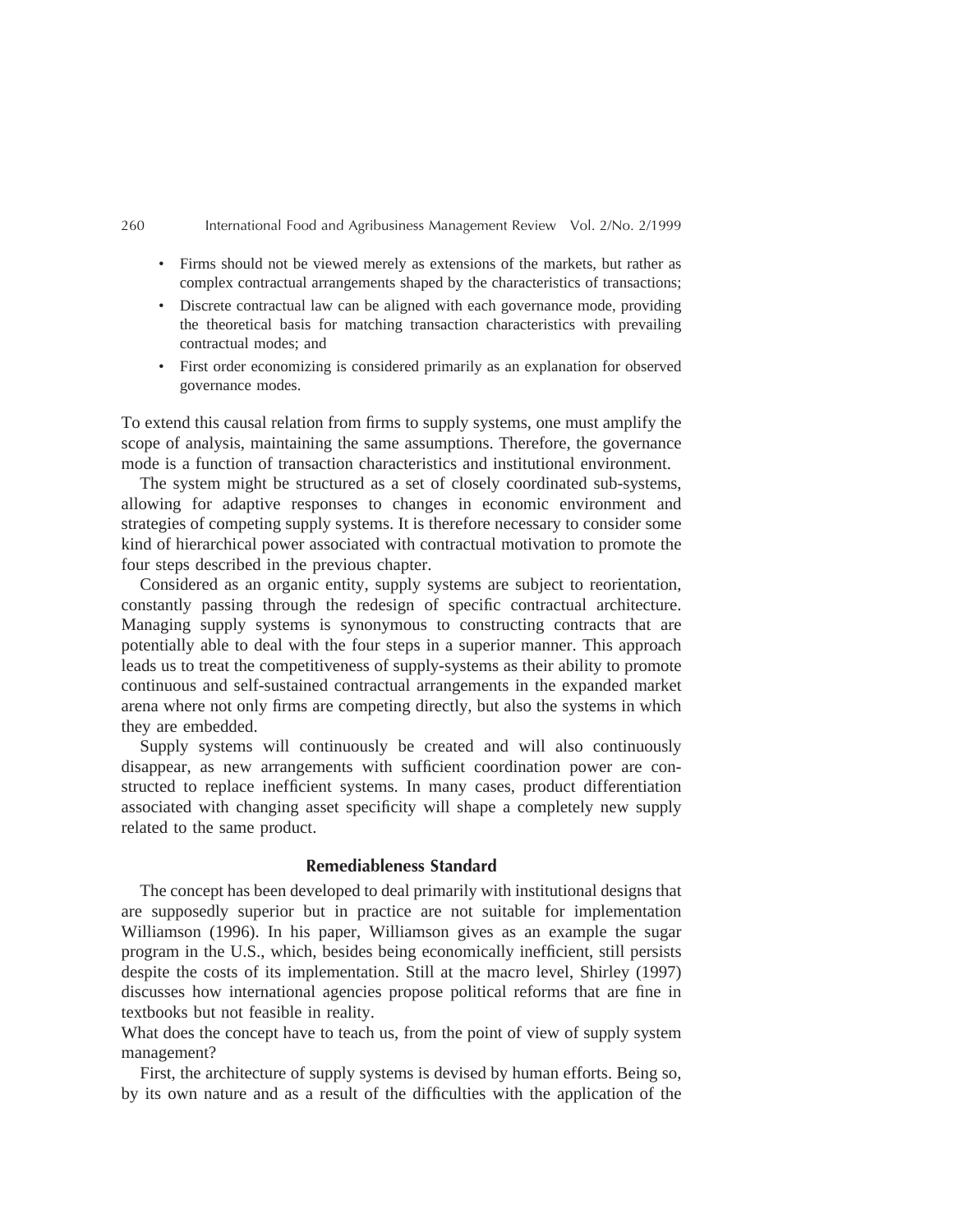concept of manageability, many superior proposals may prove not to be feasible, either due to the high costs of monitoring transactions or institutional barriers that are not removable in the short run.

Second, governance modes are rarely transferable from one country to another, given the importance of institutional settings. Simple remedies are difficult to prescribe without a better knowledge of the patient.

Third, inefficient supply chains might persist even in the long run, when there are distributive impacts resulting from the new proposed architecture. In this sense, some supply systems are managed in such a way as to be inefficient. Rent-seeking considerations apply here, and high competition pressures on agents are expected.

The implication is that governmental interference in SCSS may show no results in many cases, since it is very difficult to understand and to interfere in the complex contractual set.

Remediableness standard refers to a concept that applies to many cases where superior coordination modes are devised but their implementation shows obstacles not entirely anticipated.

Many studies of supply system coordination propose solutions, which are dependent on costless cooperation among agents throughout the system. The contractual approach to supply systems allows us to identify transaction costs associated to opportunistic behavior in the presence of quasi-rents related to highly specific assets.

Supply systems are sets of contracts that present situations of asymmetric and imperfect information leading to tensions which might inhibit the achievement of efficient coordination. Therefore, benign coordination, which many times is considered an implicit assumption, must be reconsidered under the lens of the economy of organizations. Coordination has costs associated to its implementation, so there are benefits to harvest. Unfortunately, there are variables out of the manager's control, which could, in many cases, serve as an excuse for failure.

There are two relevant aspects related to coordination failure: contractual hold-up and contractual continuity.

#### **Conditions of Contractual Hold-up and Continuity**

Once considered a nexus of contracts, the supply system is subject to the very same problems discussed in the literature related to contractual hold-up. In order to construct manageable contractual arrangements, it becomes necessary to focus on the question of contractual stability.

In a recent paper, Zylbersztajn (1997) reviewed the theory of contractual hold-up. Basing himself on Klein (1992), he considers that contracts can be seen as instruments designed to allow the engagement of the parties in an effort of joint production, reducing the risks of contractual hold-up. The study focused on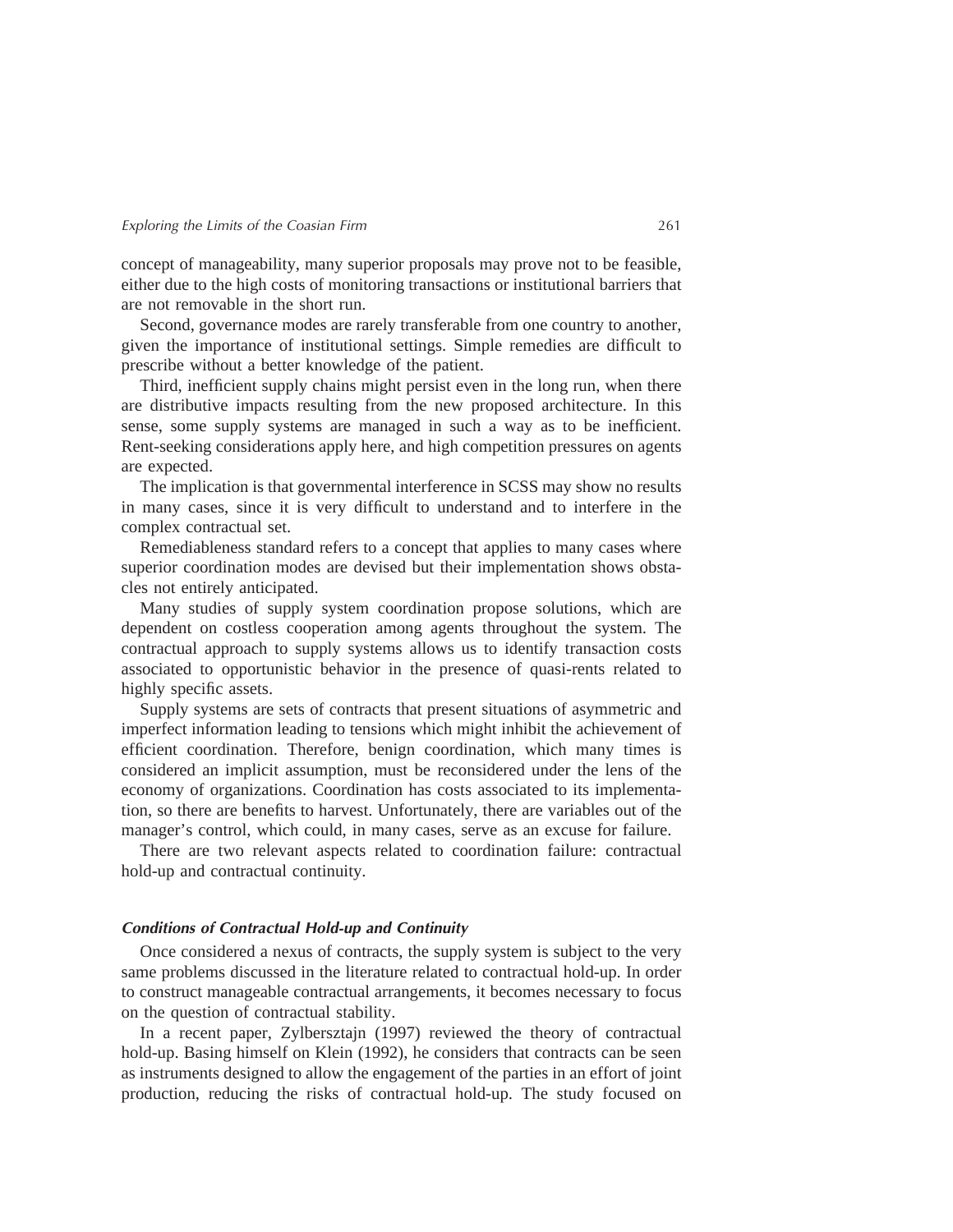agri-systems as joint production efforts, albeit still subject to contractual management problems.

According to the Transaction Cost Economics literature, incomplete contracts are a consequence of bounded rationality, being defined by situations where information exists, but is inaccessible or the costs to obtain and process further information are too high to fill the contractual gaps. As it is impossible to design complete contracts, the parties normally live with the existence of gaps that, in case of litigation arising from the dispute over rents related to the existence of specific assets, might require third parties to deal with the contracts. Here, the unrealistic assumption of benign cooperation in supply chains (relations based on trust) comes into play, being just one possibility among a more complex set of situations.

The solution to the problem involves the design of incentives aligned with the interests of contractual parties, added to monitoring mechanisms that permit all parties to access relevant information when needed, and finally, the design of enforcement mechanisms to cope with opportunistic behavior. Contractual enforcement is discussed by North (1990) and Klein (1992) and involves at least two dimensions—the first of private and the second of public enforcement mechanisms.

Private enforcement might function in sub-systems where agents interact intensively with one another and are not anonymous agents. The particular case of strictly coordinated sub-systems appears to be aligned with the following comment proposed by North (1990):

The most likely and empirically observable state in which the parties to exchange have a great deal of knowledge about each other and are involved in repeated dealings. In such a world, the measurement costs of transacting are very low because of a dense social network of interaction. Cheating, shirking and opportunism are limited or absent because they do not pay.

Legal enforcement is important in cases where private mechanisms do not function adequately or when unexpected disturbances in institutional or competitive environment occur.

When the costs of breaking the contract are higher than the benefits derived from the breach, then the contract is expected to last. In the presence of bilateral dependence, one might anticipate low monitoring costs, since both parties are engaged in continuing the contractual relation.

Joskow (1987) on the US coal industry conclude that long term contracts are associated with high levels of asset specificity characterizing the transaction. For agri-chains, ex-post contractual hold-up is also shown to be related to the level of asset specificity of transactions as discussed by Zylbersztajn and Lazzarinni (1997). This indicates the importance of transaction-specific investments made to support the relation. The last study shows that ex-post contractual duration is also affected by the degree of specific investments.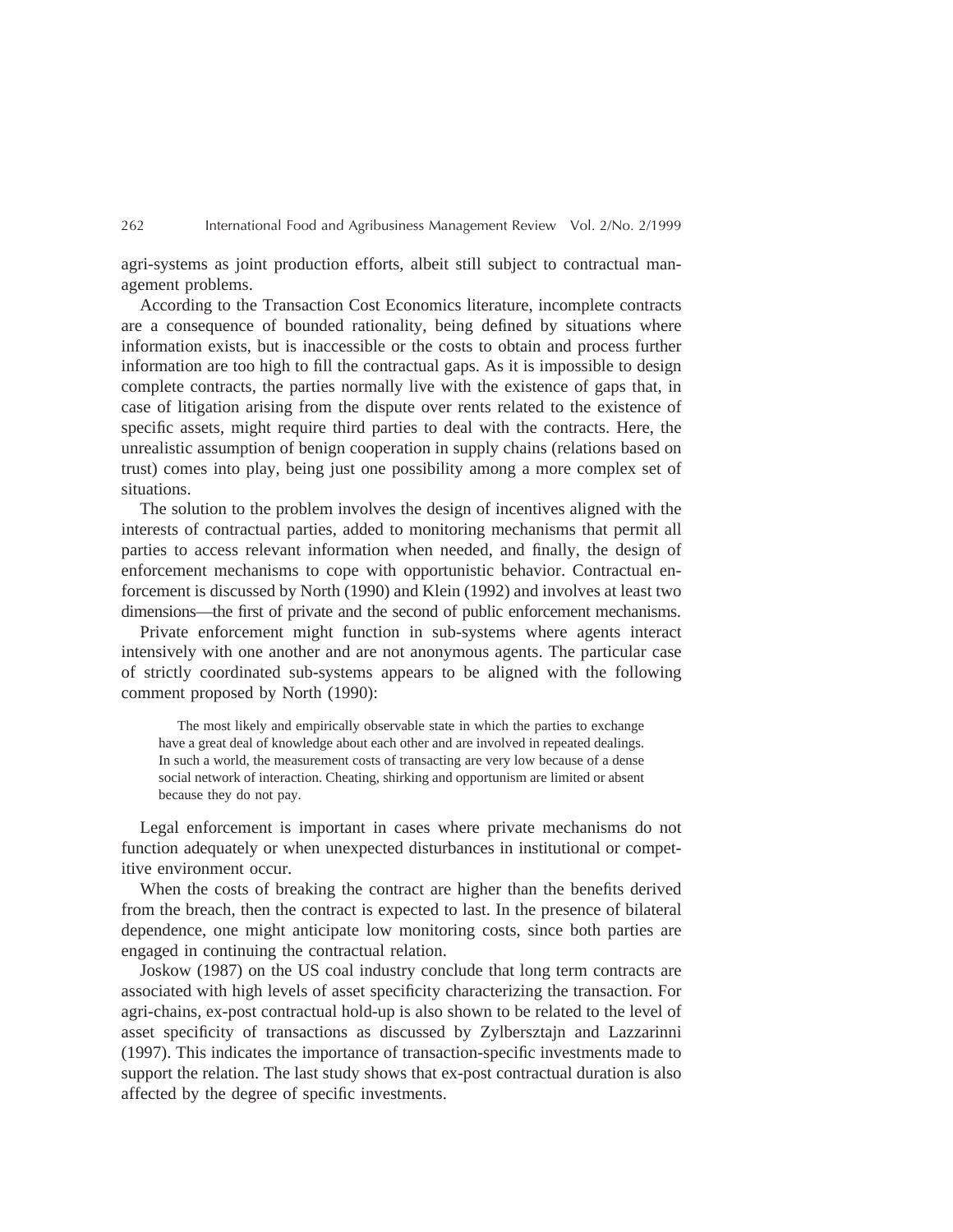## **CONCLUSIONS**

To attain an adequate level of coordination in the strictly coordinated supply chain, not only must one consider good intentions, but a deep understanding of the nature of transactions throughout the system is also necessary. In many cases, the level of asset specificity is very high, demanding specific contractual controls only feasible within small, close-knit groups. On the other hand, manageable subsystems can be structured in an efficient manner.

The institutional and organizational structure that binds a specific supply system will also affect the degree of manageability. Strictly enforced rules, either by public or private modes, will affect the coordination capabilities developed within a defined system.

Returning to the original questions that motivated this study, a strictly coordinated supply system can indeed be considered an individual entity, if a sufficient degree of control can be enforced. This will be more likely to happen with individual sub-systems than with a highly aggregated system. Controls and enforcement are the roots of managerial discretion. Therefore, sub-systems can be constructed and different mechanisms of motivation and controls can be implemented, providing support to the concept of supply system management.

Finally, the key elements to frame the study of supply systems are already in the literature of the economics of contracts and organizations. It is just a matter of practicing and adapting. Several questions remain open and require further study. How do we gather indications of potential sub-systems to be developed? How do we enhance control capabilities within systems? How do we follow the dynamics of diffusion of SCSS? When should we consider a red light for supply systems without conditions to last in the long run? These are all relevant questions, the importance of which supply system managers should be aware.

**Acknowledgments:** The authors are Head and Vice Head of the Agribusiness Program-PENSA. Earlier versions of this paper were presented at the First Brazilian Conference of Agri-Chain Coordination, Ribeirão Preto, University of São Paulo in November 1997, sponsored by FAPESP-Fundação de Amparo à Pesquisa do Estado de São Paulo and at the II Congress of the International Society for the New Institutional Economics, at the University of Paris I, in Paris, October 1998. We are indebted to the participants of the monthly PENSA's theoretical seminars and to our students of Agri-Chain Management for their comments.

#### **NOTES**

- 1. From now on, the term supply-chain will be replaced by supply-systems in order to emphasize the definition of supply system as a contractual nexus and not only as a technical transformation production chain.
- 2. The most striking example of faded boundaries is the "Lopez model" for the car industry- an industrial condominium where different companies share the line of production . Bilateral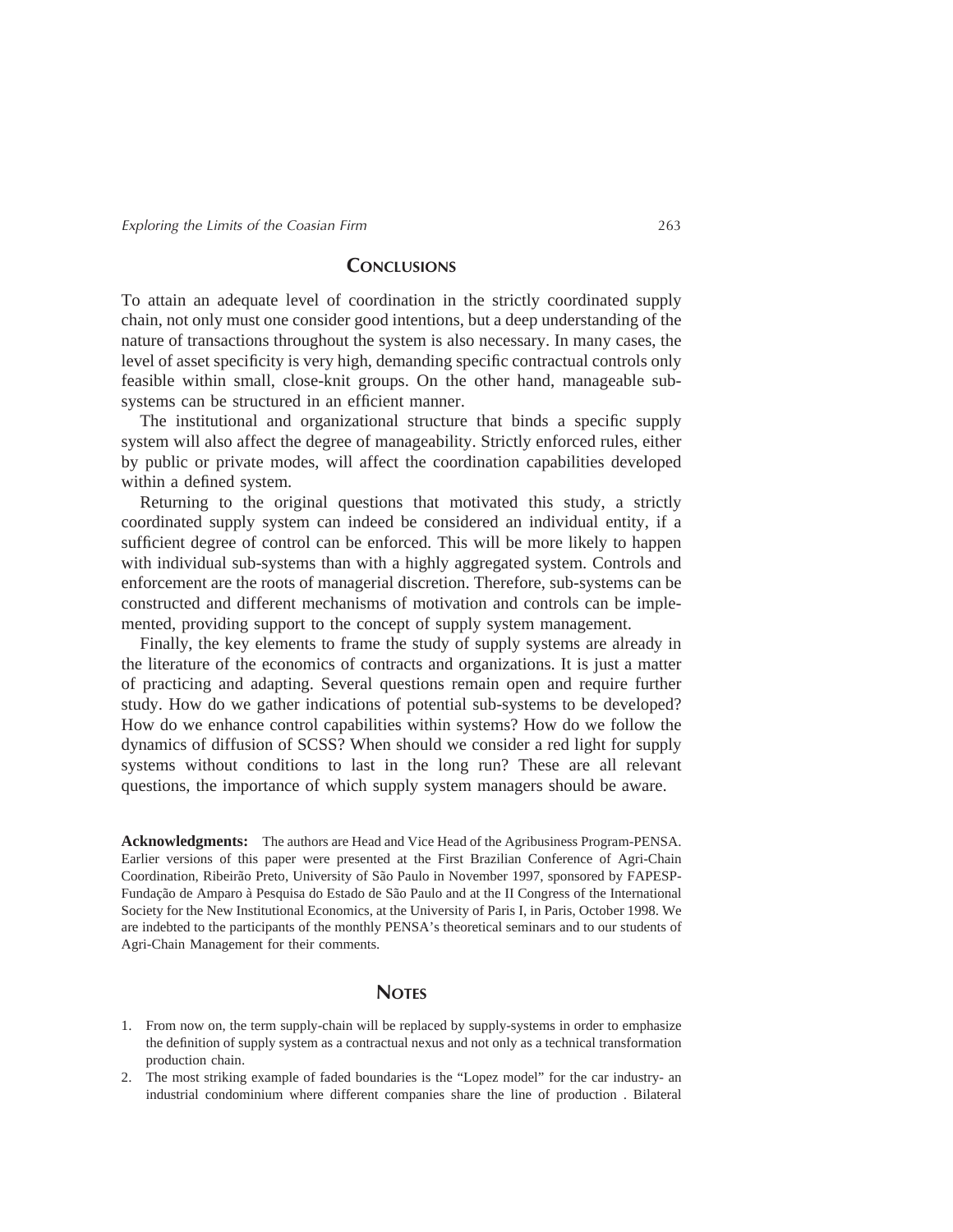specific investments are made, creating a hostage model of contracting such as that suggested by Williamson (1985, Chapter 5).

#### **REFERENCES**

- Alchian, A. A., and H. Demsetz. 1972. "Production, Information Costs, and Economic Organization." *The American Economic Review, 62*: 777–795.
- Best, M. 1990. *The New Competition: Institutions of Industrial Restructuring.* Cambridge: Harvard University Press.
- Caves, R., Porter, M. 1977. From entry barriers to mobility barriers. *Quarterly Journal of Economics*, May, p. 241–261.
- Coase. R. H. 1988. *The Firm, The Market and The Law.* Chicago: University of Chicago Press .
- Coase, R. H. 1937. "The Nature of the Firm." *Economica, 4*: 386–405.
- Frank, S. D., and D. R. Henderson. 1992. "Transaction Costs as Determinants of Vertical Coordination in the US Food Industries." *American Journal of Agricultural Economics.* November. 74(4): 941–950.
- Hart, O. 1989. "An Economist's Perspective on the Theory of the Firm." *Columbia Law Review*: 89: 1757–1774.
- Joskow, P. L. 1995. "The New Institutional Economics: Alternative Approaches." *Journal of Institutional and Theoretic Economics. 151*: 248–259.
- Joskow, P. L. 1987. "Contract Duration and Relationship Specific Investments: Empirical evidences from the coal markets." *American Economic Review* 77(March): 168–185.
- Klein, B. 1992. "Contracts and Incentives: The Role of Contracts in Assuring Performance." Pp. 150–172 in L. Werin, and H. Wijkander, eds., *Contract Economics.* Oxford: Blackwell.
- Mahoney, J. T., D. A. Crank, and K. Lajili. 1994. "Spot Markets, Vertical Contracting, and Vertical Financial Ownership: Competition among Organizational Forms." Office of Research. College of Commerce and Business Administration. University of Illinois at Urbana-Champaign. Working Paper 94-0151.
- Millgrom, P., and J. Roberts. *Economics, Organization and Management.* Englewood Cliffs, NJ: Prentice Hall.
- North, D. C. 1990. *Institutions, Institutional Change and Economic Performance.* Cambridge: Cambridge University Press.
- Oster, S. M. 1994. *Modern Competitive Analysis.* Second edition. Oxford University Press. New York.
- Picot, A., T. Ripperger, and T, B. Wolff. 1996. "The Fading Boundaries of the Firm: The Role of Information and Communication Technology." *Journal of Institutional and Theoretical Economics, 152*: 65–84.
- Richardson, G. 1972. "The Organization of Industry". *Economic Journal*: 82; 883–896.
- Shirley, M. 1997. Inaugural Symposium of the International Society of New Institutional Economics. The Present and Future of the New Institutional Economics. Washington University, St. Louis, Missouri, EVA. September 19–21.
- Trienekens, J. H., G. Beers, and A.J.M. Beulens. 1998. "Chain Science, a Literature Search into Schools and Disciplines Related to Vertical Integration." Working Paper. Wageningen Agricultural University. The Netherlands.
- Trienekens, J. H., and P. J. P. Zuurbier., eds 1996. Second International Conference on Chain Management in Agri- and Food Business. Department of Management Studies. Wageningen University. The Netherlands.
- Williamson, O. E. 1996. *The Mechanisms of Governance.* New York: Oxford University Press.